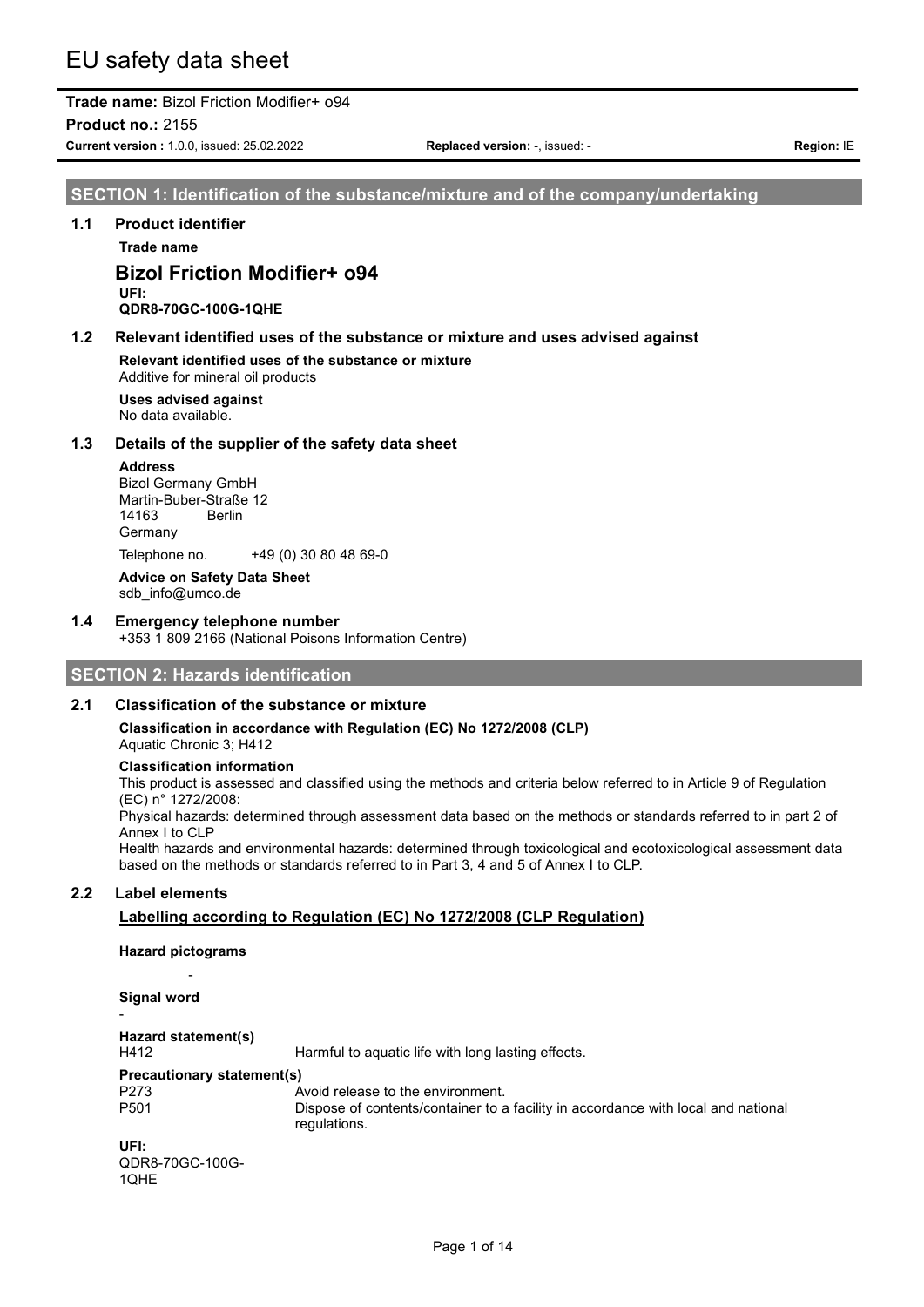**Product no.:** 2155

**Current version :** 1.0.0, issued: 25.02.2022 **Replaced version:** -, issued: - **Region:** IE

# **2.3 Other hazards**

PBT assessment No data available. vPvB assessment No data available.

# **SECTION 3: Composition/information on ingredients**

#### **3.1 Substances**

Not applicable. The product is not a substance.

#### **3.2 Mixtures**

#### **Hazardous ingredients**

| <b>No</b>      | <b>Substance name</b>      |                                                                  |                                                 | <b>Additional information</b> |               |
|----------------|----------------------------|------------------------------------------------------------------|-------------------------------------------------|-------------------------------|---------------|
|                | CAS / EC / Index /         | Classification (EC) 1272/2008 (CLP)                              | <b>Concentration</b>                            |                               | $\frac{9}{6}$ |
|                | <b>REACH no</b>            |                                                                  |                                                 |                               |               |
| $\mathbf{1}$   |                            | Distillates (petroleum), hydrotreated light paraffinic           |                                                 | Contains < 3 % DMSO           |               |
|                |                            |                                                                  | extract (IP 346).<br>pls. refer to footnote (1) |                               |               |
|                |                            |                                                                  |                                                 |                               |               |
|                | 64742-55-8                 | Asp. Tox. 1; H304                                                | $>=$                                            | $5.00 - 5$<br>10.00           | wt%           |
|                | 265-158-7                  |                                                                  |                                                 |                               |               |
|                | 649-468-00-3               |                                                                  |                                                 |                               |               |
| 2              | 01-2119487077-29           | Distillates (petroleum), solvent-dewaxed heavy paraffinic        |                                                 | Contains < 3 % DMSO           |               |
|                |                            |                                                                  |                                                 | extract (IP 346).             |               |
|                | 64742-65-0                 | Asp. Tox. 1; H304                                                | $\overline{\phantom{a}}$                        | 5,00                          | wt%           |
|                | 265-169-7                  |                                                                  |                                                 |                               |               |
|                | 649-474-00-6               |                                                                  |                                                 |                               |               |
|                | 01-2119471299-27           |                                                                  |                                                 |                               |               |
| 3              |                            | Calcium branched alkyl phenate sulphide                          |                                                 |                               |               |
|                |                            | Aquatic Chronic 4; H413                                          | $\,<\,$                                         | 5,00                          | wt%           |
|                | 701-251-5                  |                                                                  |                                                 |                               |               |
|                |                            |                                                                  |                                                 |                               |               |
|                | 01-2119524004-56           |                                                                  |                                                 |                               |               |
| $\overline{A}$ |                            | Phosphorodithioic acid, mixed O,O-bis(1,3-dimethylbutyl and iso- |                                                 |                               |               |
|                | Pr) esters, zinc salts     |                                                                  |                                                 |                               |               |
|                | 84605-29-8                 | Aquatic Chronic 2; H411                                          | $\prec$                                         | 2,50                          | wt%           |
|                | 283-392-8                  | Eye Dam. 1; H318                                                 |                                                 |                               |               |
|                |                            | Skin Irrit. 2; H315                                              |                                                 |                               |               |
|                | 01-2119493626-26           |                                                                  |                                                 |                               |               |
| 5              | Phenol, dodecyl-, branched |                                                                  |                                                 |                               |               |
|                | 121158-58-5                | Aquatic Acute 1; H400                                            | $\,<\,$                                         | 0, 10                         | wt%           |
|                | 310-154-3                  | Aquatic Chronic 1; H410                                          |                                                 |                               |               |
|                | 604-092-00-9               | Eye Dam. 1; H318                                                 |                                                 |                               |               |
|                |                            | Repr. 1B; H360F                                                  |                                                 |                               |               |
|                |                            | Skin Corr. 1C; H314                                              |                                                 |                               |               |

Full Text for all H-phrases and EUH-phrases: pls. see section 16

(1) Aberrant from/in addition to the classification set out in Annex VI, this substance is classified according to European Regulation (EC) No 1272/2008 (CLP), Article 4 (3), paragraph 2.

| <b>No</b> | <b>Note</b> | <b>Specific concentration limits</b> | M-factor<br>(acute) | <b>M-factor</b><br>(chronic) |
|-----------|-------------|--------------------------------------|---------------------|------------------------------|
|           |             |                                      |                     |                              |
|           |             |                                      |                     |                              |
|           |             | Skin Irrit. 2; H315: C >= 6,25%      |                     |                              |
|           |             | Eye Irrit. 2; H319: C >= 10%         |                     |                              |
|           |             | Eye Dam. 1; H318: $C \ge 12,5\%$     |                     |                              |
| 5         |             |                                      | $M = 10$            | $M = 10$                     |

Full text for the notes: pls. see section 16 "Notes relating to the identification, classification and labelling of substances ((EC) No 1272/2008, Annex VI)".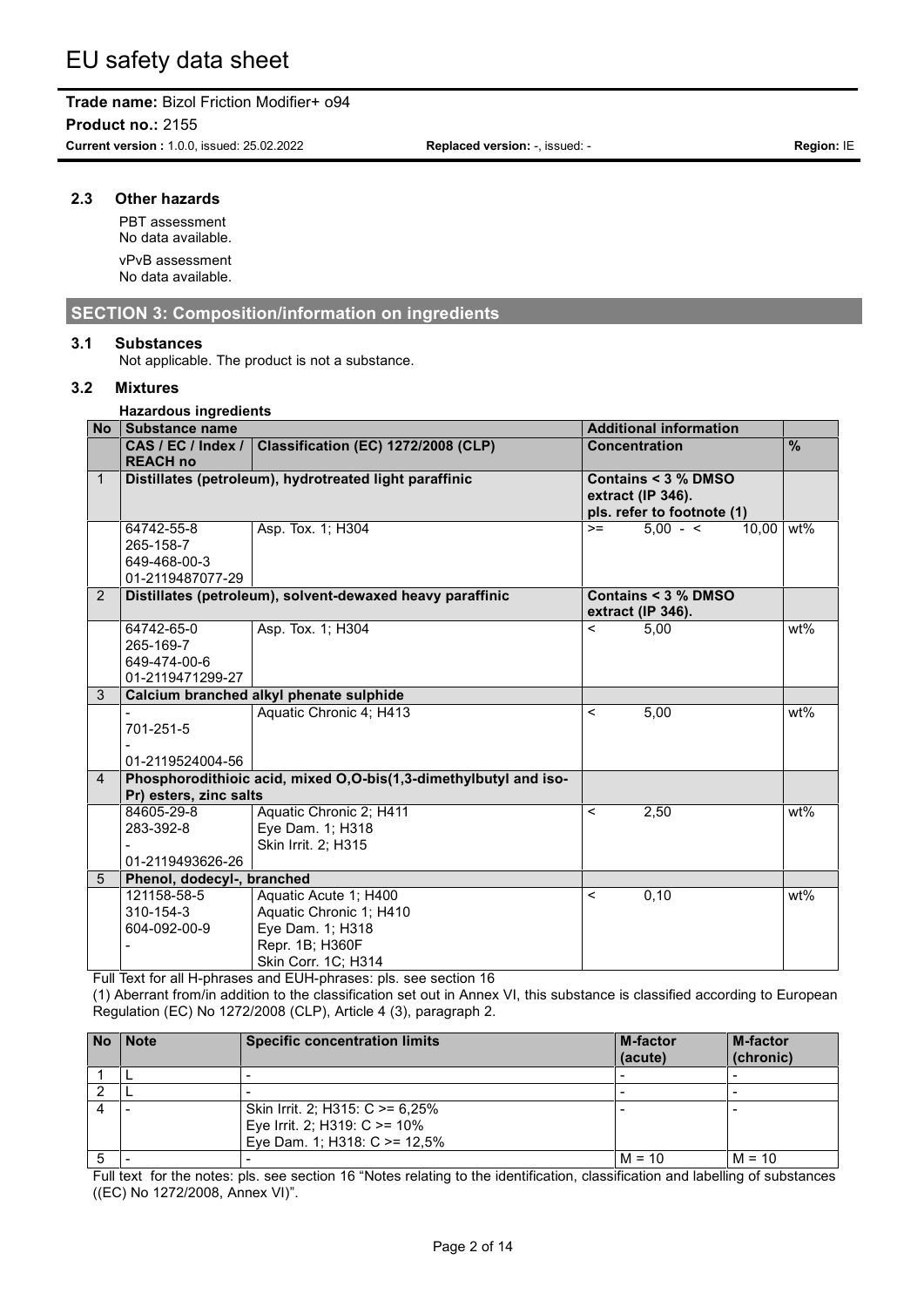#### **Product no.:** 2155

**Current version :** 1.0.0, issued: 25.02.2022 **Replaced version:** -, issued: - **Region:** IE

## **SECTION 4: First aid measures**

#### **4.1 Description of first aid measures**

#### **General information**

Remove contaminated clothing and shoes immediately, and launder thoroughly before reusing. If the patient is likely to become unconscious, place and transport in stable sideways position.

#### **After inhalation**

Remove affected person from the immediate area. Ensure supply of fresh air. Take medical treatment.

#### **After skin contact**

In case of contact with skin wash off immediately with soap and water. Seek medical attention.

#### **After eye contact**

Remove contact lenses. Rinse eye thoroughly under running water keeping eyelids wide open and protecting the unaffected eye (at least 10 to 15 minutes). Get immediate ophthalmic treatment.

#### **After ingestion**

Do not induce vomiting - aspiration hazard. Rinse the mouth thoroughly with water. Never give anything by mouth to an unconscious person. If individual is drowsy or unconscious, place in recovery position (on left side, with head down). Call a doctor immediately and show label or packaging.

#### **4.2 Most important symptoms and effects, both acute and delayed** No data available.

**4.3 Indication of any immediate medical attention and special treatment needed** No data available.

# **SECTION 5: Firefighting measures**

#### **5.1 Extinguishing media**

# **Suitable extinguishing media** Water spray jet; Foam; Carbon dioxide; Extinguishing powder

#### **Unsuitable extinguishing media** High power water jet

#### **5.2 Special hazards arising from the substance or mixture**

In the event of fire, the following can be released: Carbon dioxide (CO2); Carbon dioxide (CO2); Vapours are heavier than air and may spread near ground to sources of ignition. May travel considerable distance to source of ignition and flash back.

#### **5.3 Advice for firefighters**

Use self-contained breathing apparatus. Wear protective clothing. Cool endangered containers with water spray jet. Do not allow run-off from fire fighting to enter drains or water courses.

#### **SECTION 6: Accidental release measures**

#### **6.1 Personal precautions, protective equipment and emergency procedures**

#### **For non-emergency personnel**

Refer to protective measures listed in sections 7 and 8. Avoid contact with skin, eyes and clothing. Ensure adequate ventilation. Keep away from ignition sources.

#### **For emergency responders**

No data available. Personal protective equipment (PPE) - see Section 8.

#### **6.2 Environmental precautions**

Do not discharge into the drains/surface waters/groundwater. Do not discharge into the subsoil/soil.

#### **6.3 Methods and material for containment and cleaning up**

Take up with absorbent material (e.g., sand, kieselguhr, universal binder). When collected, handle material as described under the section heading "Disposal considerations".

#### **6.4 Reference to other sections**

No data available.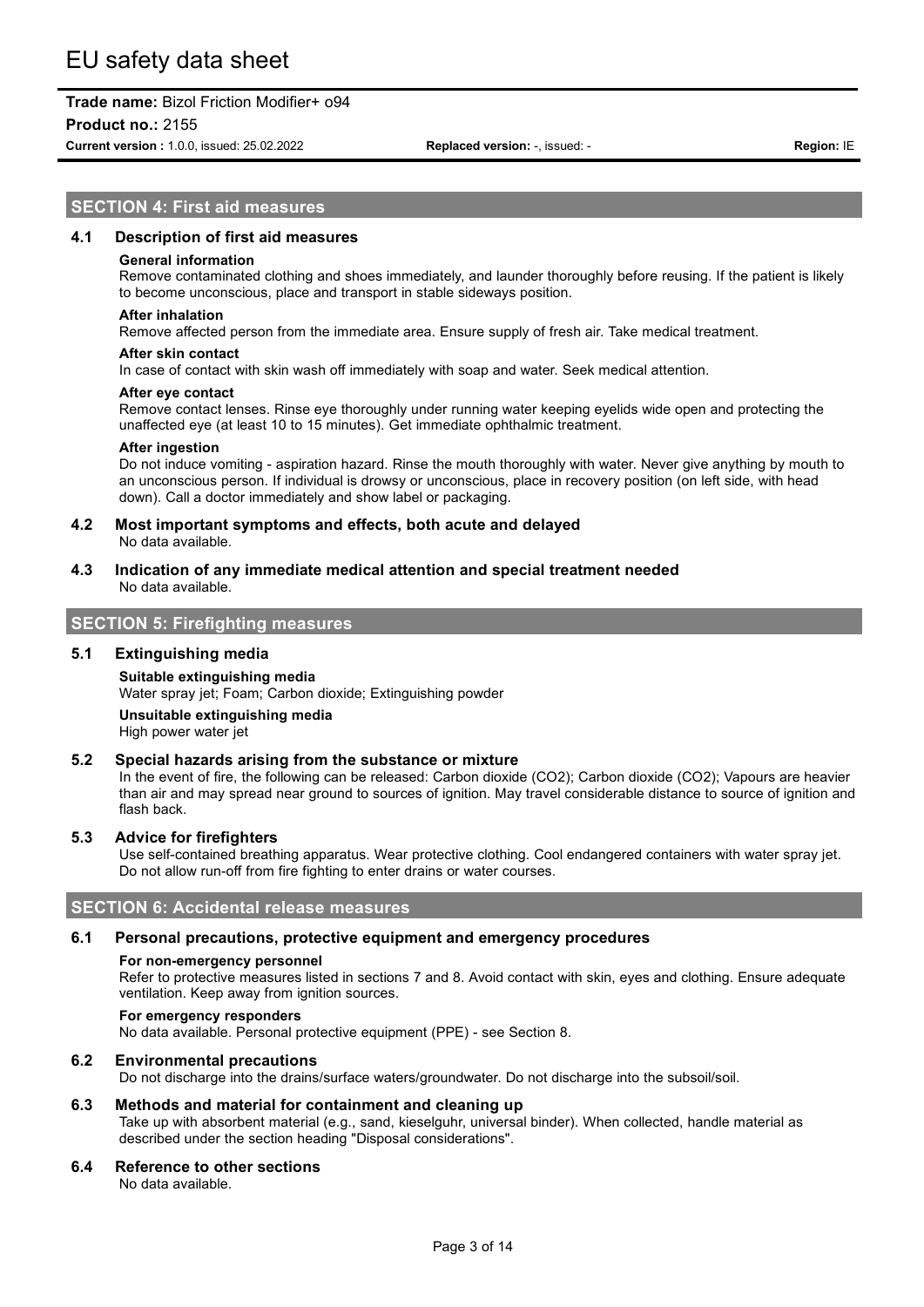**Product no.:** 2155

**Current version :** 1.0.0, issued: 25.02.2022 **Replaced version:** -, issued: - **Region:** IE

# **SECTION 7: Handling and storage**

# **7.1 Precautions for safe handling**

#### **Advice on safe handling**

Provide good ventilation at the work area (local exhaust ventilation, if necessary). If workplace exposure limits are exceeded, respiratory protection approved for this particular job must be worn. Risks inherent to handling the product must be minimised by applying the appropriate protective and preventive measures. Working processes should - so far as possible, according to the state of the art - be designed to rule out bodily contact or the release of hazardous substances.

#### **General protective and hygiene measures**

Do not eat, drink or smoke during work time. Keep away from foodstuffs and beverages. Avoid contact with eyes and skin. Remove soiled or soaked clothing immediately. Wash hands before breaks and after work. Provide eye wash fountain in work area.

#### **Advice on protection against fire and explosion**

Keep away from sources of heat and ignition.

# **7.2 Conditions for safe storage, including any incompatibilities**

### **Technical measures and storage conditions**

Keep container tightly closed in a cool, well-ventilated place.

**Recommended storage temperature** Value < 50 °C

# **Requirements for storage rooms and vessels**

Containers which are opened must be carefully closed and kept upright to prevent leakage. Keep only in the original container. Protect from heat and direct sunlight.

#### **Incompatible products**

Do not store together with: Acids; Alkalies; oxidizing agents

#### **7.3 Specific end use(s)**

No data available.

# **SECTION 8: Exposure controls/personal protection**

#### **8.1 Control parameters**

# **DNEL, DMEL and PNEC values**

**DNEL values (worker)**

| <b>No</b>      | <b>Substance name</b>                   |                                                                     |               | CAS / EC no |                   |
|----------------|-----------------------------------------|---------------------------------------------------------------------|---------------|-------------|-------------------|
|                | <b>Route of exposure</b>                | <b>Exposure time</b>                                                | <b>Effect</b> | Value       |                   |
| $\overline{1}$ |                                         | Distillates (petroleum), hydrotreated light paraffinic              |               | 64742-55-8  |                   |
|                |                                         |                                                                     |               | 265-158-7   |                   |
|                | inhalative                              | Long term (chronic)                                                 | local         | 5,58        | mg/m <sup>3</sup> |
| $\overline{2}$ | Calcium branched alkyl phenate sulphide |                                                                     |               |             |                   |
|                |                                         |                                                                     |               | 701-251-5   |                   |
|                | dermal                                  | Long term (chronic)                                                 | systemic      | 0,5         | mg/kg/day         |
|                | dermal                                  | Short term (acut)                                                   | systemic      | 80          | mg/kg/day         |
|                | inhalative                              | Long term (chronic)                                                 | systemic      | 3,5         | mg/m <sup>3</sup> |
|                | inhalative                              | Short term (acut)                                                   | systemic      | 133,6       | mq/m <sup>3</sup> |
| 3              |                                         | Phosphorodithioic acid, mixed O,O-bis(1,3-dimethylbutyl and iso-Pr) |               | 84605-29-8  |                   |
|                | esters, zinc salts                      |                                                                     |               | 283-392-8   |                   |
|                | dermal                                  | Long term (chronic)                                                 | systemic      | 12,1        | mg/kg/day         |
|                | inhalative                              | Long term (chronic)                                                 | systemic      | 8,31        | mq/m <sup>3</sup> |

# **DNEL value (consumer)**

| <b>No</b> | <b>Substance name</b>                                  |                      |               | CAS / EC no  |                   |
|-----------|--------------------------------------------------------|----------------------|---------------|--------------|-------------------|
|           | Route of exposure                                      | <b>Exposure time</b> | <b>Effect</b> | <b>Value</b> |                   |
|           | Distillates (petroleum), hydrotreated light paraffinic |                      |               | 64742-55-8   |                   |
|           |                                                        |                      |               | 265-158-7    |                   |
|           | oral                                                   | Long term (chronic)  | systemic      | 0.74         | mg/kg/day         |
|           | inhalative                                             | Long term (chronic)  | local         | 1.19         | mg/m <sup>3</sup> |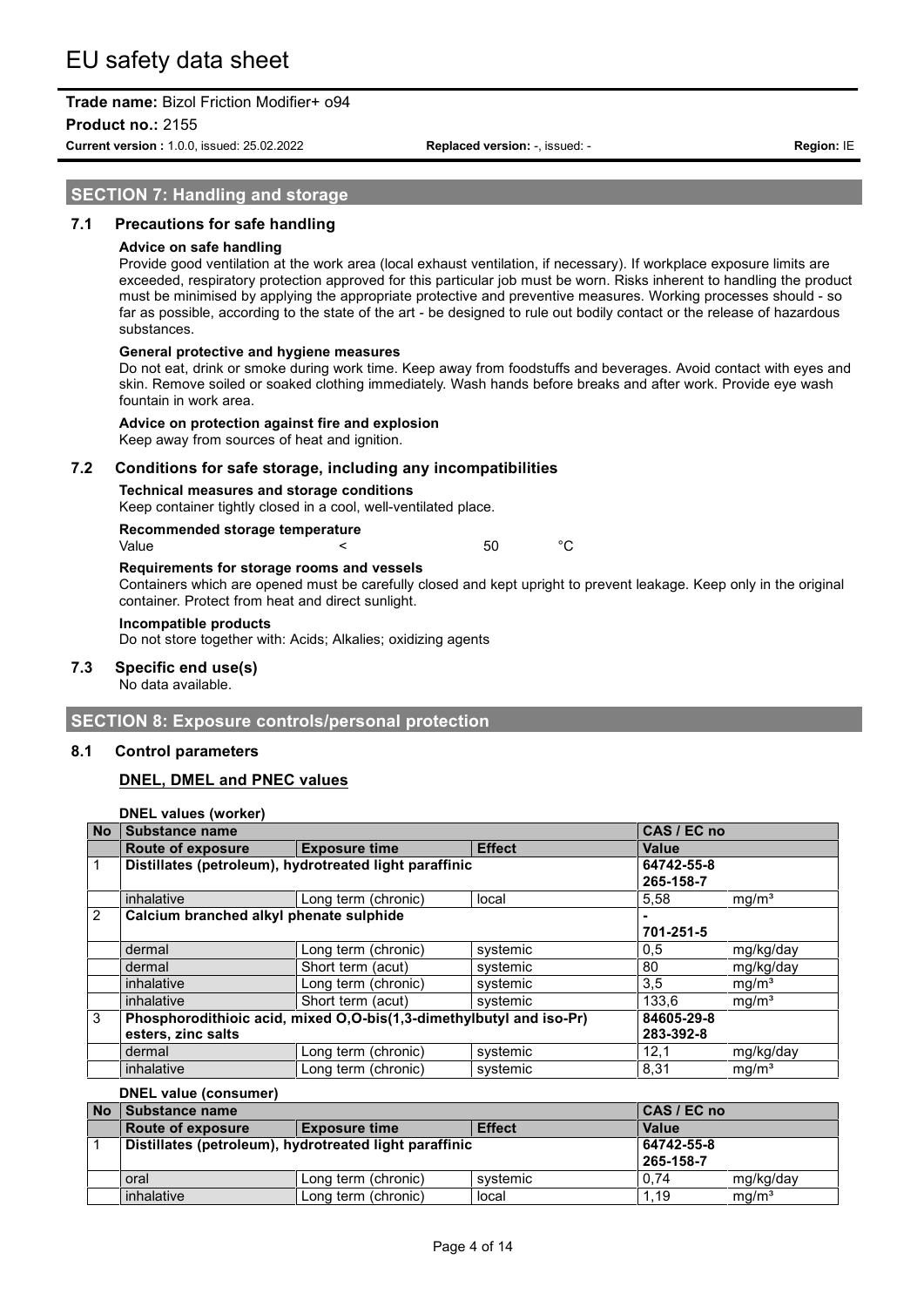**Product no.:** 2155

**Current version :** 1.0.0, issued: 25.02.2022 **Replaced version:** -, issued: - **Region:** IE

| $\overline{2}$ | Calcium branched alkyl phenate sulphide |                                                                     |          |            |                   |
|----------------|-----------------------------------------|---------------------------------------------------------------------|----------|------------|-------------------|
|                |                                         |                                                                     |          | 701-251-5  |                   |
|                | oral                                    | Long term (chronic)                                                 | systemic | 0.25       | mg/kg/day         |
|                | oral                                    | Short term (acut)                                                   | systemic | 50         | mg/kg/day         |
|                | dermal                                  | Long term (chronic)                                                 | systemic | 0.25       | mg/kg/day         |
|                | dermal                                  | Short term (acut)                                                   | systemic | 40         | mg/kg/day         |
|                | inhalative                              | Long term (chronic)                                                 | systemic | 0.87       | mg/m <sup>3</sup> |
|                | inhalative                              | Short term (acut)                                                   | systemic | 0.067      | mq/m <sup>3</sup> |
| 3              |                                         | Phosphorodithioic acid, mixed O,O-bis(1,3-dimethylbutyl and iso-Pr) |          | 84605-29-8 |                   |
|                | esters, zinc salts                      |                                                                     |          | 283-392-8  |                   |
|                | oral                                    | Long term (chronic)                                                 | systemic | 0.24       | mg/kg/day         |
|                | dermal                                  | Long term (chronic)                                                 | local    | 6,1        | mg/kg/day         |
|                | inhalative                              | Long term (chronic)                                                 | systemic | 2,11       | mg/m <sup>3</sup> |

#### **PNEC values**

|                | .                                                                   |                       |             |            |
|----------------|---------------------------------------------------------------------|-----------------------|-------------|------------|
| No.            | <b>Substance name</b>                                               |                       | CAS / EC no |            |
|                | ecological compartment                                              | <b>Type</b>           | Value       |            |
| 1              | Distillates (petroleum), hydrotreated light paraffinic              |                       | 64742-55-8  |            |
|                |                                                                     |                       | 265-158-7   |            |
|                | secondary poisoning                                                 |                       | 9,33        | mg/kg food |
| $\overline{2}$ | Calcium branched alkyl phenate sulphide                             |                       |             |            |
|                |                                                                     |                       | 701-251-5   |            |
|                | water                                                               | fresh water           | 0,5         | mg/L       |
|                | water                                                               | marine water          | 0,04        | mg/L       |
|                | water                                                               | fresh water sediment  | 43500       | mg/kg dry  |
|                |                                                                     |                       |             | weight     |
|                | water                                                               | marine water sediment | 3480        | mg/kg dry  |
|                |                                                                     |                       |             | weight     |
|                | soil                                                                |                       | 8850        | mg/kg dry  |
|                |                                                                     |                       |             | weight     |
|                | sewage treatment plant                                              |                       | 100         | mg/L       |
|                | secondary poisoning                                                 |                       | 13333       | mg/kg food |
| 3              | Phosphorodithioic acid, mixed O,O-bis(1,3-dimethylbutyl and iso-Pr) |                       | 84605-29-8  |            |
|                | esters, zinc salts                                                  |                       | 283-392-8   |            |
|                | water                                                               | fresh water           | 4,00        | $\mu$ g/L  |
|                | water                                                               | marine water          | 4,60        | $\mu$ g/L  |
|                | water                                                               | Aqua intermittent     | 45,00       | $\mu$ g/L  |
|                | soil                                                                |                       | 0.0548      | mg/kg      |
|                | with reference to: dry weight                                       |                       |             |            |
|                | sewage treatment plant                                              |                       | 100,00      | mg/L       |

# **8.2 Exposure controls**

**Appropriate engineering controls** No data available.

#### **Personal protective equipment**

#### **Respiratory protection**

If workplace exposure limits are exceeded, a respiration protection approved for this particular job must be worn. In case of aerosol, vapour and mist formation, take appropriate measures for breathing protection in the event workplace threshold values are not specified. combination filter Respirator EN14387-A

# **Eye / face protection**

Safety glasses with side protection shield (EN 166)

#### **Hand protection**

Sufficient protection is given wearing suitable protective gloves checked according to i.e. EN 374, in the event of risk of skin contact with the product. Before use, the protective gloves should be tested in any case for its specific workstation suitability (i.e. mechanical resistance, product compatibility and antistatic properties). Adhere to the manufacturer's instructions and information relating to the use, storage, care and replacement of protective gloves. Protective gloves shall be replaced immediately when physically damaged or worn. Design operations thus to avoid permanent use of protective gloves.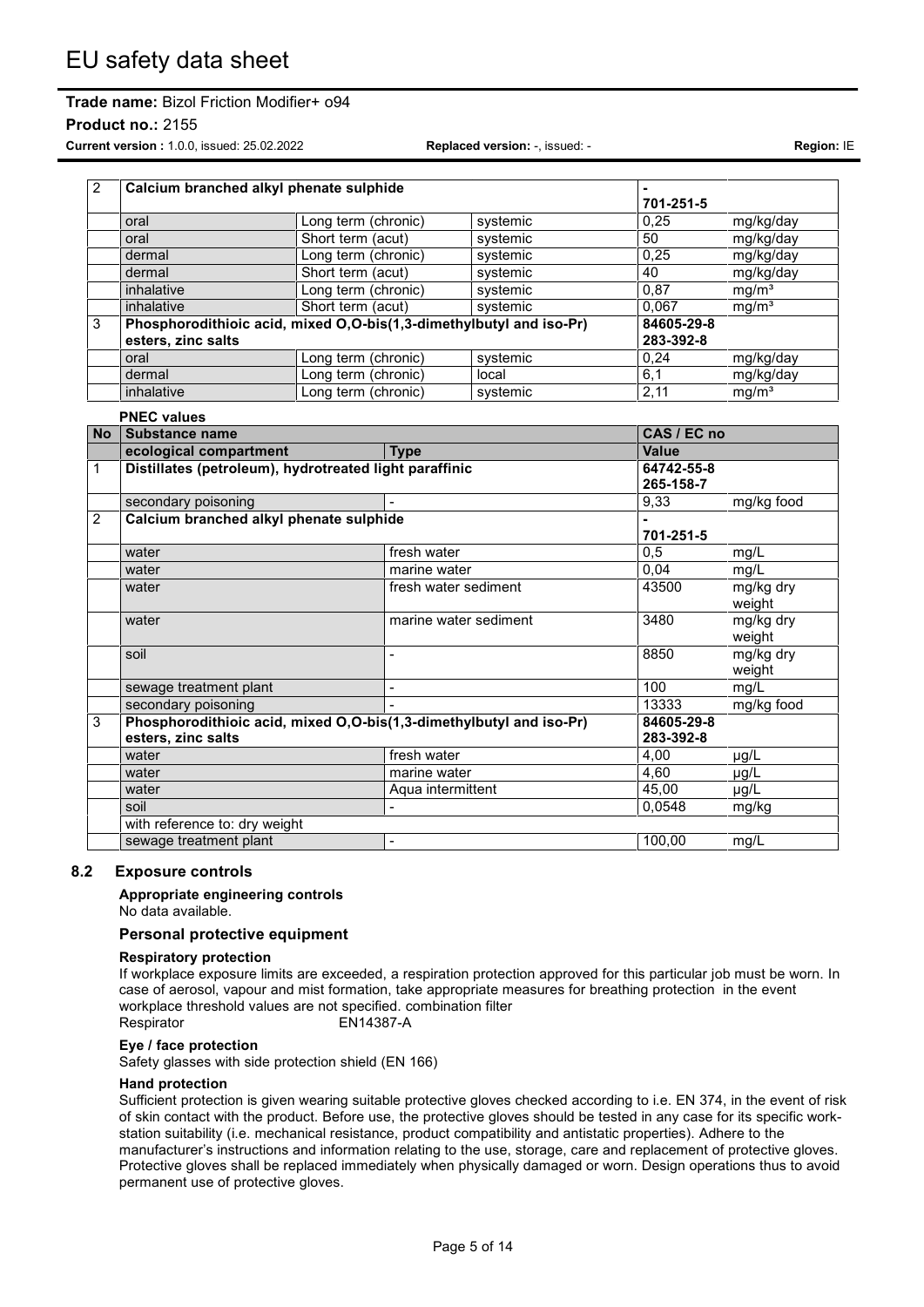| <b>Product no.: 2155</b><br>Current version: 1.0.0, issued: 25.02.2022                                                                                                                                    | Replaced version: -, issued: -                                                          | Region: IE |
|-----------------------------------------------------------------------------------------------------------------------------------------------------------------------------------------------------------|-----------------------------------------------------------------------------------------|------------|
| Appropriate Material<br><b>Material thickness</b><br>Breakthrough time<br>Other<br>Normal chemical work clothing.<br>Appropriate Material<br><b>Environmental exposure controls</b><br>No data available. | In case of short-term contact / splash protection: PVC<br>0,8<br>mm<br>4<br>h<br>cotton |            |
| <b>SECTION 9: Physical and chemical properties</b>                                                                                                                                                        |                                                                                         |            |
| Information on basic physical and chemical properties<br>9.1                                                                                                                                              |                                                                                         |            |
| <b>State of aggregation</b>                                                                                                                                                                               |                                                                                         |            |
| liquid<br><b>Form/Colour</b>                                                                                                                                                                              |                                                                                         |            |
| liquid                                                                                                                                                                                                    |                                                                                         |            |
| Various, depending on coloration                                                                                                                                                                          |                                                                                         |            |
| <b>Odour</b><br>No data available                                                                                                                                                                         |                                                                                         |            |
| pH value                                                                                                                                                                                                  |                                                                                         |            |
| No data available                                                                                                                                                                                         |                                                                                         |            |
| Boiling point / boiling range<br>Value                                                                                                                                                                    | $^{\circ}$ C<br>$\geq$<br>160                                                           |            |
| <b>Melting point/freezing point</b>                                                                                                                                                                       |                                                                                         |            |
| No data available                                                                                                                                                                                         |                                                                                         |            |
| <b>Decomposition temperature</b><br>No data available                                                                                                                                                     |                                                                                         |            |
| <b>Flash point</b>                                                                                                                                                                                        |                                                                                         |            |
| Value                                                                                                                                                                                                     | $^{\circ}C$<br>61<br>$\geq$                                                             |            |
| <b>Ignition temperature</b>                                                                                                                                                                               |                                                                                         |            |
| No data available                                                                                                                                                                                         |                                                                                         |            |
| <b>Flammability</b><br>No data available                                                                                                                                                                  |                                                                                         |            |
| Lower explosion limit<br>No data available                                                                                                                                                                |                                                                                         |            |
| <b>Upper explosion limit</b><br>No data available                                                                                                                                                         |                                                                                         |            |
| Vapour pressure<br>No data available                                                                                                                                                                      |                                                                                         |            |
| <b>Relative vapour density</b><br>No data available                                                                                                                                                       |                                                                                         |            |
| <b>Relative density</b><br>No data available                                                                                                                                                              |                                                                                         |            |
| <b>Density</b>                                                                                                                                                                                            |                                                                                         |            |

| <b>Solubility</b> |  |
|-------------------|--|
| No data available |  |
|                   |  |

No data available

| no uala avallable                                 |            |           |  |  |
|---------------------------------------------------|------------|-----------|--|--|
|                                                   |            |           |  |  |
| Partition coefficient n-octanol/water (log value) |            |           |  |  |
| No Substance name                                 | CAS no.    | EC no.    |  |  |
| Distillates (petroleum), solvent-dewaxed heavy    | 64742-65-0 | 265-169-7 |  |  |
|                                                   |            |           |  |  |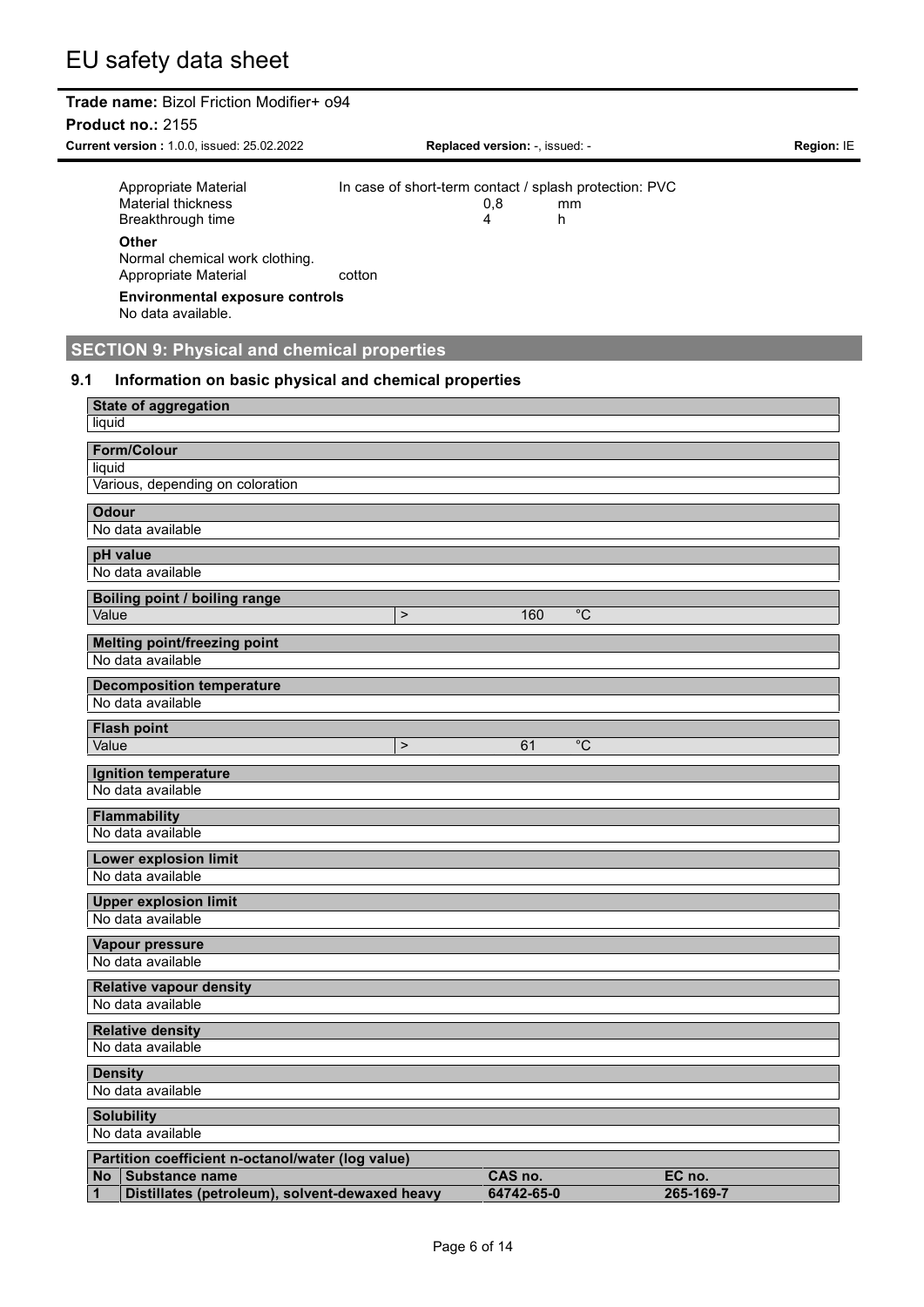## **Product no.:** 2155

**Current version :** 1.0.0, issued: 25.02.2022 **Replaced version:** -, issued: - **Region:** IE

|                | paraffinic                                   |                          |            |                    |           |  |
|----------------|----------------------------------------------|--------------------------|------------|--------------------|-----------|--|
| log Pow        |                                              | >                        |            | 3                  |           |  |
| $\overline{2}$ | Phosphorodithioic acid, mixed O,O-bis(1,3-   |                          | 84605-29-8 |                    | 283-392-8 |  |
|                | dimethylbutyl and iso-Pr) esters, zinc salts |                          |            |                    |           |  |
| log Pow        |                                              |                          |            | 0.56               |           |  |
|                | Reference temperature                        |                          |            | 22                 | °C        |  |
| Method         |                                              | OECD 107                 |            |                    |           |  |
| Source         |                                              | <b>ECHA</b>              |            |                    |           |  |
|                |                                              |                          |            |                    |           |  |
|                | <b>Viscosity</b>                             |                          |            |                    |           |  |
| Value          |                                              | $\overline{\phantom{a}}$ | 20.5       | mm <sup>2</sup> /s |           |  |
|                | Reference temperature                        |                          | 40         | $^{\circ}C$        |           |  |
| Type           |                                              | kinematic                |            |                    |           |  |
|                |                                              |                          |            |                    |           |  |
|                | <b>Particle characteristics</b>              |                          |            |                    |           |  |
|                | I No data available                          |                          |            |                    |           |  |

#### **9.2 Other information**

**Other information**

# No data available.

# **SECTION 10: Stability and reactivity**

#### **10.1 Reactivity**

Dangerous reactions are not expected if the product is handled according to its intended use.

#### **10.2 Chemical stability**

Stable under recommended storage and handling conditions (See section 7).

# **10.3 Possibility of hazardous reactions**

Dangerous reactions are not to be expected when handling product according to its intended use.

# **10.4 Conditions to avoid**

Heat, naked flames and other ignition sources.

#### **10.5 Incompatible materials** None known.

**10.6 Hazardous decomposition products**

No hazardous decomposition products known.

# **SECTION 11: Toxicological information**

## **11.1 Information on hazard classes as defined in Regulation (EC) No 1272/2008**

|                | <b>Acute oral toxicity</b>                             |                     |            |      |                  |  |
|----------------|--------------------------------------------------------|---------------------|------------|------|------------------|--|
| <b>No</b>      | Substance name                                         |                     | CAS no.    |      | EC no.           |  |
| $\mathbf 1$    | Distillates (petroleum), hydrotreated light paraffinic |                     | 64742-55-8 |      | 265-158-7        |  |
| LD50           |                                                        | ⋗                   |            | 5000 | mg/kg bodyweight |  |
| Species        |                                                        | rat                 |            |      |                  |  |
| Method         |                                                        | <b>OECD 401</b>     |            |      |                  |  |
| Source         |                                                        | ECHA / Read across  |            |      |                  |  |
| $\overline{2}$ | Distillates (petroleum), solvent-dewaxed heavy         |                     | 64742-65-0 |      | 265-169-7        |  |
|                | paraffinic                                             |                     |            |      |                  |  |
| LD50           |                                                        | $\geq$              |            | 5000 | mg/kg bodyweight |  |
| <b>Species</b> |                                                        | rat                 |            |      |                  |  |
| Method         |                                                        | OECD <sub>401</sub> |            |      |                  |  |
| Source         |                                                        | <b>ECHA</b>         |            |      |                  |  |
| 3              | Phosphorodithioic acid, mixed O,O-bis(1,3-             |                     | 84605-29-8 |      | 283-392-8        |  |
|                | dimethylbutyl and iso-Pr) esters, zinc salts           |                     |            |      |                  |  |
| LD50           |                                                        |                     |            | 3150 | mg/kg bodyweight |  |
| Species        |                                                        | rat                 |            |      |                  |  |
| Method         |                                                        | <b>OECD 401</b>     |            |      |                  |  |
| Source         |                                                        | <b>ECHA</b>         |            |      |                  |  |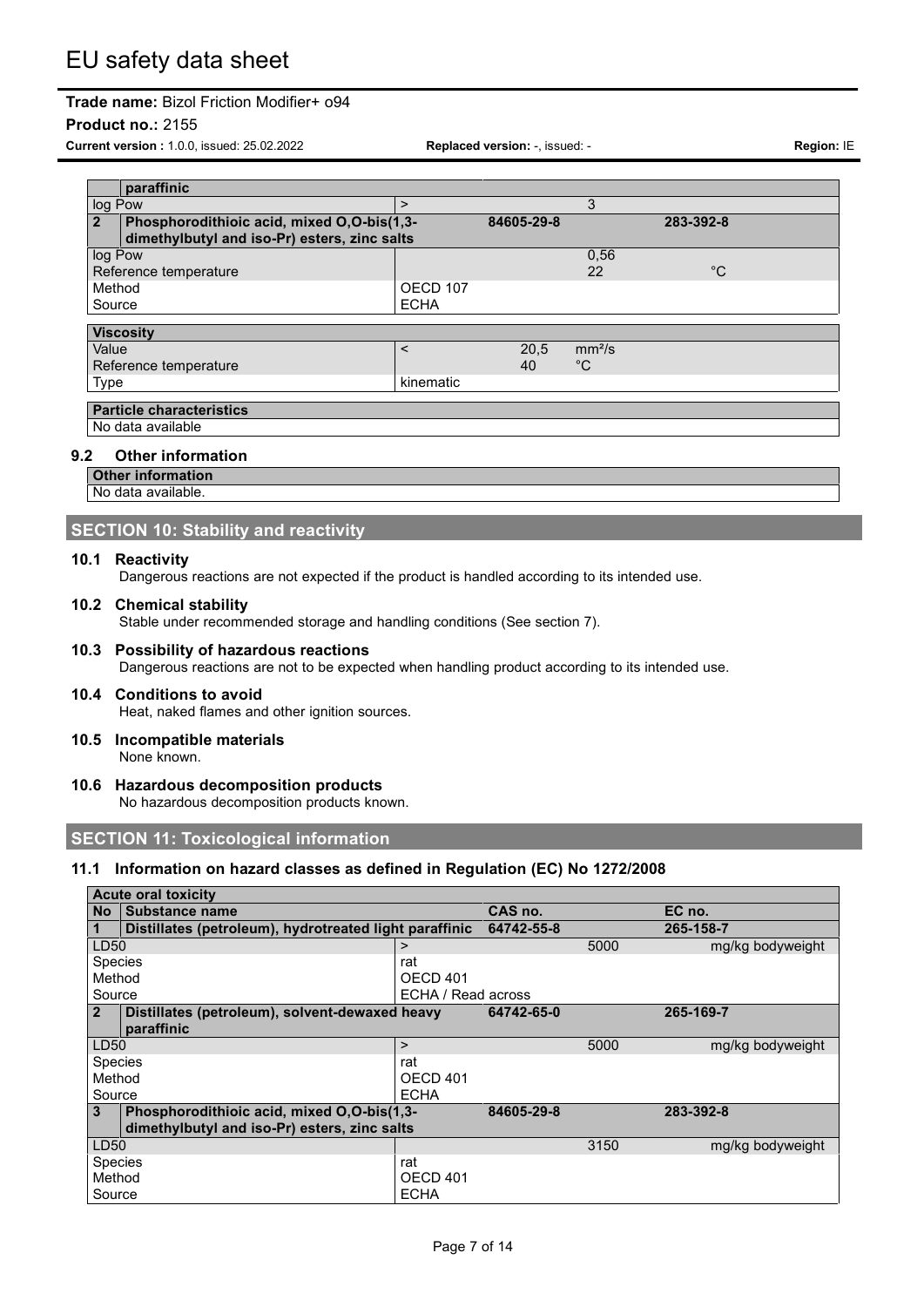#### **Product no.:** 2155

**Current version :** 1.0.0, issued: 25.02.2022 **Replaced version:** -, issued: - **Region:** IE

| <b>Acute dermal toxicity</b>                                     |                    |            |      |                  |
|------------------------------------------------------------------|--------------------|------------|------|------------------|
| Substance name<br><b>No</b>                                      |                    | CAS no.    |      | EC no.           |
| Distillates (petroleum), hydrotreated light paraffinic<br>1      |                    | 64742-55-8 |      | 265-158-7        |
| LD50                                                             | $\geq$             |            | 2000 | mg/kg bodyweight |
| Species                                                          | rabbit             |            |      |                  |
| Method                                                           | OECD 402           |            |      |                  |
| Source                                                           | ECHA / Read across |            |      |                  |
| $\overline{2}$<br>Distillates (petroleum), solvent-dewaxed heavy |                    | 64742-65-0 |      | 265-169-7        |
| paraffinic                                                       |                    |            |      |                  |
| LD50                                                             | $\geq$             |            | 5000 | mg/kg bodyweight |
| Species                                                          | rabbit             |            |      |                  |
| Method                                                           | OECD 402           |            |      |                  |
| Source                                                           | <b>ECHA</b>        |            |      |                  |
| Phosphorodithioic acid, mixed O,O-bis(1,3-<br>3                  |                    | 84605-29-8 |      | 283-392-8        |
| dimethylbutyl and iso-Pr) esters, zinc salts                     |                    |            |      |                  |
| LD50                                                             | $\mathbf{L}$       |            | 2002 | mg/kg bodyweight |
| Species                                                          | rat                |            |      |                  |
| Method                                                           | OECD 402           |            |      |                  |
| Source                                                           | <b>ECHA</b>        |            |      |                  |
| <b>Acute inhalational toxicity</b>                               |                    |            |      |                  |
| <b>No</b><br><b>Substance name</b>                               |                    | CAS no.    |      | EC no.           |
| 1<br>Distillates (petroleum), hydrotreated light paraffinic      |                    | 64742-55-8 |      | 265-158-7        |
| <b>LC50</b>                                                      | $\geq$             |            | 5,53 | mg/l             |
| Duration of exposure                                             |                    |            | 4    | h.               |
| State of aggregation                                             | mist               |            |      |                  |
| Species                                                          | rat                |            |      |                  |
| Method                                                           | OECD 403           |            |      |                  |
| Source                                                           | ECHA / Read across |            |      |                  |
| $\overline{2}$<br>Distillates (petroleum), solvent-dewaxed heavy |                    | 64742-65-0 |      | 265-169-7        |
| paraffinic                                                       |                    |            |      |                  |
| <b>LC50</b>                                                      | $\mathbf{L}$       |            | 5,53 | mg/l             |
| Duration of exposure                                             |                    |            | 4    | h.               |
| State of aggregation                                             | Dust/mist          |            |      |                  |
| Species                                                          | rat                |            |      |                  |
| Method                                                           | OECD 403           |            |      |                  |
| Source                                                           | <b>ECHA</b>        |            |      |                  |
|                                                                  |                    |            |      |                  |
| <b>Skin corrosion/irritation</b>                                 |                    |            |      |                  |
| Substance name<br><b>No</b>                                      |                    | CAS no.    |      | EC no.           |
| Distillates (petroleum), hydrotreated light paraffinic<br>1      |                    | 64742-55-8 |      | 265-158-7        |
| Species                                                          | rabbit             |            |      |                  |
| Method                                                           | OECD 406           |            |      |                  |
| Source                                                           | ECHA / Read across |            |      |                  |
| Evaluation                                                       | non-irritant       |            |      |                  |
| $\overline{2}$<br>Distillates (petroleum), solvent-dewaxed heavy |                    | 64742-65-0 |      | 265-169-7        |
| paraffinic                                                       |                    |            |      |                  |
| Duration of exposure                                             |                    |            | 24   | h                |
| <b>Species</b>                                                   | rabbit             |            |      |                  |
| Source                                                           | <b>ECHA</b>        |            |      |                  |
| Evaluation                                                       | non-irritant       |            |      |                  |
| Phosphorodithioic acid, mixed O,O-bis(1,3-<br>3                  |                    | 84605-29-8 |      | 283-392-8        |
| dimethylbutyl and iso-Pr) esters, zinc salts                     |                    |            |      |                  |
| Species                                                          | rabbit             |            |      |                  |
| Method                                                           | OECD 404           |            |      |                  |
| Source                                                           | <b>ECHA</b>        |            |      |                  |
| Evaluation                                                       | irritant           |            |      |                  |
| Serious eye damage/irritation                                    |                    |            |      |                  |
| No Substance name                                                |                    | CAS no.    |      | EC no.           |
| Distillates (petroleum), hydrotreated light paraffinic           |                    | 64742-55-8 |      | 265-158-7        |
| Species                                                          | rabbit             |            |      |                  |
|                                                                  |                    |            |      |                  |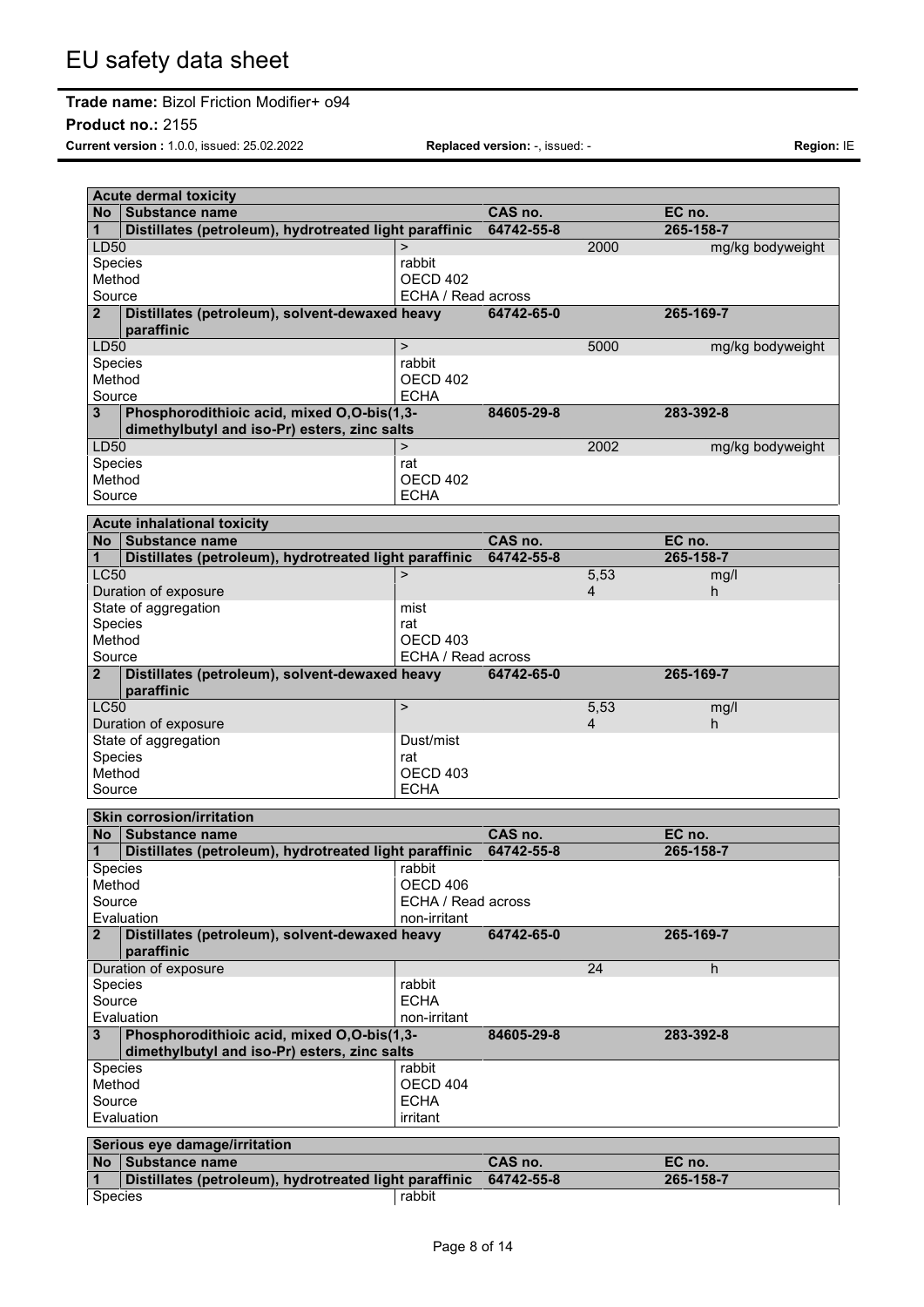# **Product no.:** 2155

|                | <b>Current version: 1.0.0, issued: 25.02.2022</b>                                          |                    | Replaced version: -, issued: - |      |                                                                   | Region: IE |
|----------------|--------------------------------------------------------------------------------------------|--------------------|--------------------------------|------|-------------------------------------------------------------------|------------|
|                |                                                                                            |                    |                                |      |                                                                   |            |
| Method         |                                                                                            | OECD 405           |                                |      |                                                                   |            |
| Source         |                                                                                            | ECHA / Read across |                                |      |                                                                   |            |
|                | Evaluation                                                                                 | non-irritant       |                                |      |                                                                   |            |
| $\overline{2}$ | Distillates (petroleum), solvent-dewaxed heavy                                             |                    | 64742-65-0                     |      | 265-169-7                                                         |            |
|                | paraffinic                                                                                 |                    |                                |      |                                                                   |            |
|                | Duration of exposure                                                                       |                    |                                | 72   | h.                                                                |            |
| Species        |                                                                                            | rabbit             |                                |      |                                                                   |            |
| Method         |                                                                                            | OECD 405           |                                |      |                                                                   |            |
| Source         |                                                                                            | <b>ECHA</b>        |                                |      |                                                                   |            |
|                | Evaluation                                                                                 | non-irritant       |                                |      |                                                                   |            |
| 3              | Phosphorodithioic acid, mixed O,O-bis(1,3-<br>dimethylbutyl and iso-Pr) esters, zinc salts |                    | 84605-29-8                     |      | 283-392-8                                                         |            |
|                | Duration of exposure                                                                       |                    |                                | 21   | day(s)                                                            |            |
| Species        |                                                                                            | rabbit             |                                |      |                                                                   |            |
| Method         |                                                                                            | 16 CFR 1500.42     |                                |      |                                                                   |            |
| Source         |                                                                                            | <b>ECHA</b>        |                                |      |                                                                   |            |
|                | Evaluation                                                                                 | strongly irritant  |                                |      |                                                                   |            |
|                |                                                                                            |                    |                                |      |                                                                   |            |
|                | Respiratory or skin sensitisation                                                          |                    |                                |      |                                                                   |            |
|                | No Substance name                                                                          |                    | CAS no.                        |      | EC no.                                                            |            |
|                | Distillates (petroleum), hydrotreated light paraffinic                                     |                    | 64742-55-8                     |      | 265-158-7                                                         |            |
|                | Route of exposure                                                                          | <b>Skin</b>        |                                |      |                                                                   |            |
| Species        |                                                                                            | guinea pig         |                                |      |                                                                   |            |
| Method         |                                                                                            | OECD 406           |                                |      |                                                                   |            |
| Source         |                                                                                            | ECHA / Read across |                                |      |                                                                   |            |
|                | Evaluation                                                                                 | non-sensitizing    |                                |      |                                                                   |            |
| $\overline{2}$ | Distillates (petroleum), solvent-dewaxed heavy                                             |                    | 64742-65-0                     |      | 265-169-7                                                         |            |
|                | paraffinic                                                                                 |                    |                                |      |                                                                   |            |
|                | Route of exposure                                                                          | <b>Skin</b>        |                                |      |                                                                   |            |
|                | Duration of exposure                                                                       |                    |                                | 3    | week/s                                                            |            |
| Species        |                                                                                            | guinea pig         |                                |      |                                                                   |            |
| Method         |                                                                                            | OECD 406           |                                |      |                                                                   |            |
| Source         |                                                                                            | <b>ECHA</b>        |                                |      |                                                                   |            |
|                | Evaluation                                                                                 | non-sensitizing    |                                |      |                                                                   |            |
|                |                                                                                            |                    |                                |      |                                                                   |            |
|                | <b>Germ cell mutagenicity</b>                                                              |                    |                                |      |                                                                   |            |
|                | No Substance name                                                                          |                    | CAS no.                        |      | EC no.                                                            |            |
|                | Distillates (petroleum), hydrotreated light paraffinic 64742-55-8                          |                    |                                |      | 265-158-7                                                         |            |
| Source         |                                                                                            | ECHA / Read across |                                |      |                                                                   |            |
|                | Evaluation/classification                                                                  |                    |                                |      | Based on available data, the classification criteria are not met. |            |
| $\mathbf{2}$   | Distillates (petroleum), solvent-dewaxed heavy                                             |                    | 64742-65-0                     |      | 265-169-7                                                         |            |
|                | paraffinic                                                                                 |                    |                                |      |                                                                   |            |
|                | Duration of exposure                                                                       |                    |                                | 72   | h.                                                                |            |
|                | Type of examination                                                                        | Micronucleus test  |                                |      |                                                                   |            |
| Species        |                                                                                            | mouse              |                                |      |                                                                   |            |
| Method         |                                                                                            | OECD 474           |                                |      |                                                                   |            |
| Source         |                                                                                            | <b>ECHA</b>        |                                |      |                                                                   |            |
|                | Evaluation/classification                                                                  |                    |                                |      | Based on available data, the classification criteria are not met. |            |
|                |                                                                                            |                    |                                |      |                                                                   |            |
|                | <b>Reproduction toxicity</b>                                                               |                    |                                |      |                                                                   |            |
|                | No Substance name                                                                          |                    | CAS no.                        |      | EC no.                                                            |            |
|                | Distillates (petroleum), hydrotreated light paraffinic                                     |                    | 64742-55-8                     |      | 265-158-7                                                         |            |
|                | Route of exposure                                                                          | oral               |                                |      |                                                                   |            |
|                | Type of examination                                                                        | Toxicity study     |                                |      |                                                                   |            |
| Species        |                                                                                            | rat                |                                |      |                                                                   |            |
| Method         |                                                                                            | OECD 421           |                                |      |                                                                   |            |
| Source         |                                                                                            | ECHA / Read across |                                |      |                                                                   |            |
|                |                                                                                            |                    |                                |      |                                                                   |            |
|                | Evaluation/classification                                                                  |                    |                                |      | Based on available data, the classification criteria are not met. |            |
| $\overline{2}$ | Distillates (petroleum), solvent-dewaxed heavy<br>paraffinic                               |                    | 64742-65-0                     |      | 265-169-7                                                         |            |
|                | Route of exposure                                                                          | oral               |                                |      |                                                                   |            |
|                |                                                                                            | $>=$               |                                | 1000 | mg/kg bw/d                                                        |            |
|                |                                                                                            |                    |                                |      |                                                                   |            |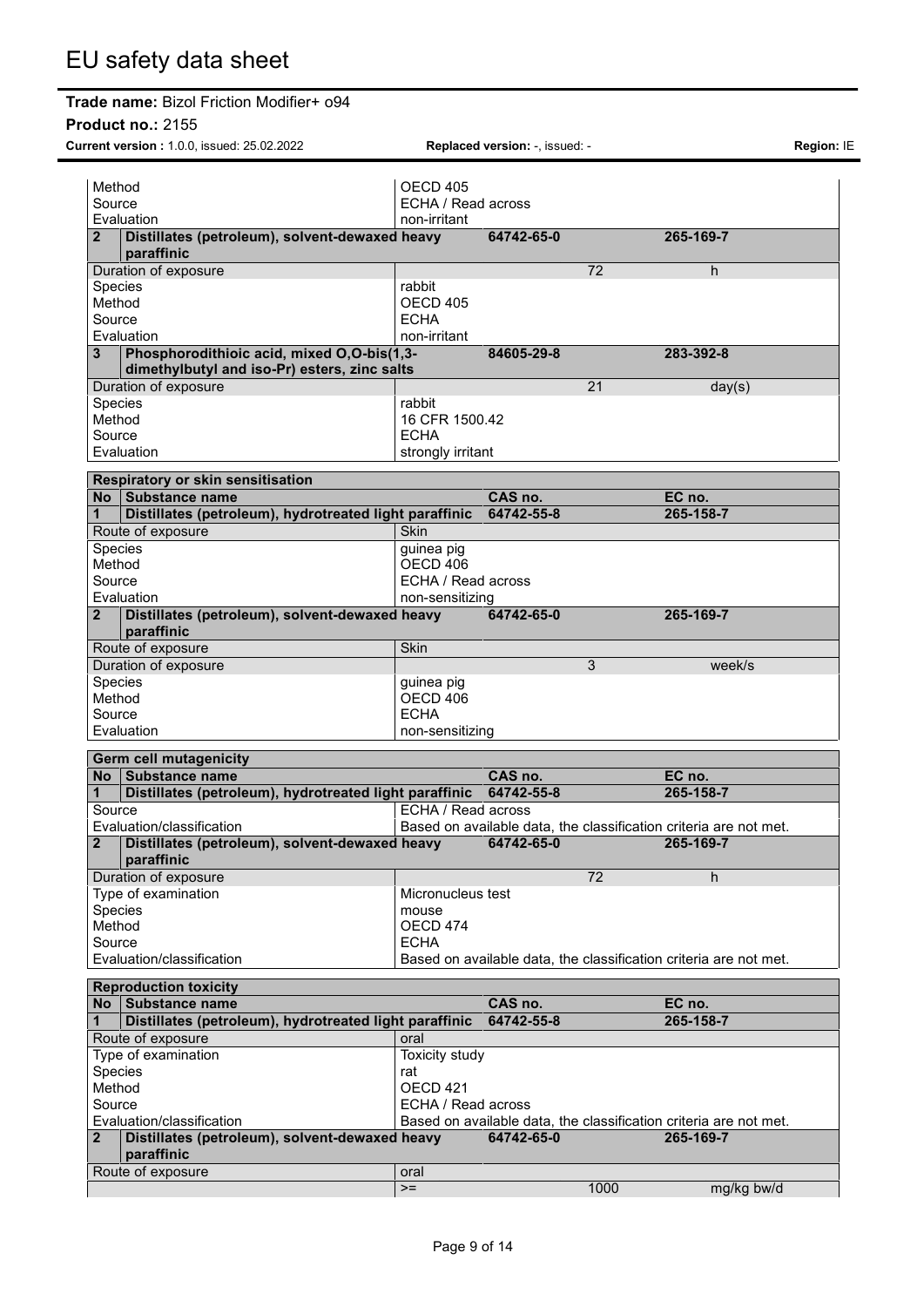#### **Trade name:** Bizol Friction Modifier+ o94 **Product no.:** 2155 **Current version :** 1.0.0, issued: 25.02.2022 **Replaced version:** -, issued: - **Region:** IE Duration of exposure **30** day(s) Species rate and the species of the second second second second second second second second second second second second second second second second second second second second second second second second second second seco OECD 421 Source ECHA Evaluation/classification Based on available data, the classification criteria are not met. **Carcinogenicity No Substance name CAS no. EC no. 1 Distillates** (petroleum), hydrotreated light paraffinic<br>te of exposure<br>dermal Route of exposure Type of examination Type of examination Species mouse mouse mouse mouse mouse mouse mouse mouse mouse mouse mouse mouse mouse mouse mouse mouse mouse  $\overline{OECD}$ Method OECD 451<br>Source ECHA / Re ECHA / Read across Evaluation/classification Based on available data, the classification criteria are not met. **2 Distillates (petroleum), solvent-dewaxed heavy paraffinic 64742-65-0 265-169-7** Route of exposure and a set of exposure dermal Duration of exposure **78** week/s Species mouse mouse Method **OECD** 451 Source **ECHA** Evaluation/classification Based on available data, the classification criteria are not met. **STOT - single exposure** No data available **STOT - repeated exposure No Substance name CAS no. EC no. 1 Distillates (petroleum), hydrotreated light paraffinic 64742-55-8 265-158-7** Route of exposure or all the state of exposure or all the state of  $\vert$  oral Species rate of the set of the set of the set of the set of the set of the set of the set of the set of the set of the set of the set of the set of the set of the set of the set of the set of the set of the set of the set OECD 408 Source **ECHA** / Read across Evaluation/classification Based on available data, the classification criteria are not met. Route of exposure and a set of exposure dermal Species rabbit<br>
Method rabbit<br>
OECD OECD 410 Source **ECHA** / Read across Evaluation/classification Based on available data, the classification criteria are not met. Route of exposure inhalational Species and the state of the state of the state and the state of the state of the state of the state of the state of the state of the state of the state of the state of the state of the state of the state of the state of t Method OECD 412 Source **ECHA** / Read across Evaluation/classification Based on available data, the classification criteria are not met. **2 Distillates (petroleum), solvent-dewaxed heavy paraffinic 64742-65-0 265-169-7** Route of exposure dermal NOAEL appr. 1000 mg/kg bw/d Duration of exposure the contract of the contract of the contract of the contract of the contract of the contract of the contract of the contract of the contract of the contract of the contract of the contract of the contr Species **rabbit** Method OECD 410 Source **ECHA** Evaluation/classification Based on available data, the classification criteria are not met. **Aspiration hazard**

No data available

# **11.2 Information on other hazards**

**Endocrine disrupting properties** No data available.

**Other information**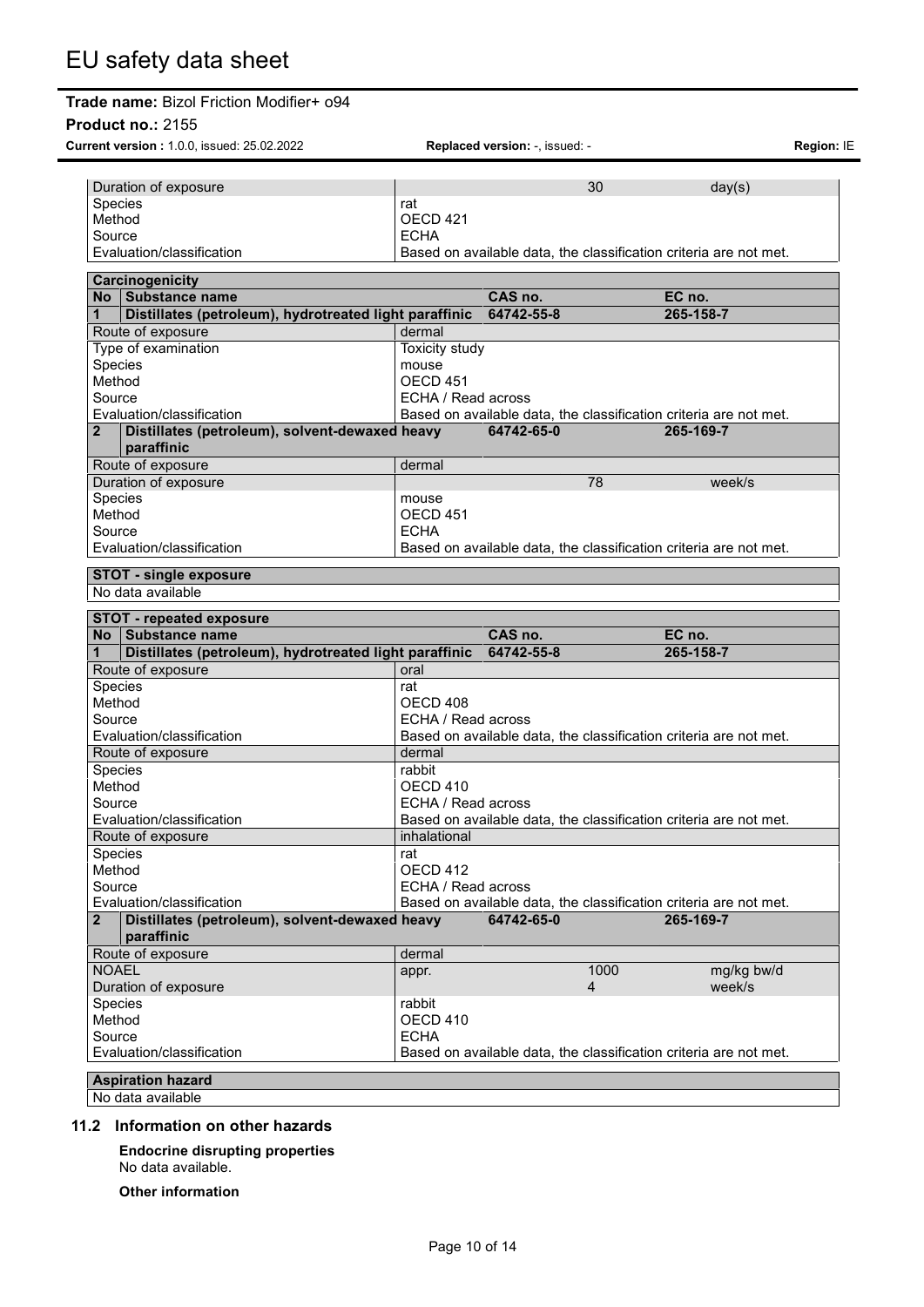# EU safety data sheet

# **Trade name:** Bizol Friction Modifier+ o94

**Product no.:** 2155

**Current version :** 1.0.0, issued: 25.02.2022 **Replaced version:** -, issued: - **Region:** IE

No data available.

# **SECTION 12: Ecological information**

# **12.1 Toxicity**

| <b>Toxicity to fish (acute)</b>                             |                                   |                |       |           |
|-------------------------------------------------------------|-----------------------------------|----------------|-------|-----------|
| No Substance name                                           |                                   | CAS no.        |       | EC no.    |
| Distillates (petroleum), hydrotreated light paraffinic<br>1 |                                   | 64742-55-8     |       | 265-158-7 |
| <b>LC50</b>                                                 | $\mathbf{r}$                      |                | 100   | mg/l      |
| Duration of exposure                                        |                                   |                | 96    | h         |
| Species                                                     | Pimephales promelas               |                |       |           |
| Method                                                      | OECD <sub>203</sub>               |                |       |           |
| Source                                                      | <b>ECHA</b>                       |                |       |           |
| 2 <sup>1</sup><br>Calcium branched alkyl phenate sulphide   |                                   | ٠              |       | 701-251-5 |
| <b>LC50</b>                                                 | $\geq$                            |                | 1000  | mg/l      |
| Duration of exposure                                        |                                   |                | 96    | h.        |
| Species<br>Source                                           | <b>Fathead minnow</b><br>supplier |                |       |           |
| Phosphorodithioic acid, mixed O,O-bis(1,3-<br>3             |                                   | 84605-29-8     |       | 283-392-8 |
| dimethylbutyl and iso-Pr) esters, zinc salts                |                                   |                |       |           |
| <b>LL50</b>                                                 |                                   |                | 4,5   | mg/l      |
| Duration of exposure                                        |                                   |                | 96    | h.        |
| Species                                                     | Oncorhynchus mykiss               |                |       |           |
| Method                                                      | OECD <sub>203</sub>               |                |       |           |
| Source                                                      | <b>ECHA</b>                       |                |       |           |
|                                                             |                                   |                |       |           |
| <b>Toxicity to fish (chronic)</b>                           |                                   |                |       |           |
| No data available                                           |                                   |                |       |           |
| <b>Toxicity to Daphnia (acute)</b>                          |                                   |                |       |           |
| No Substance name                                           |                                   | CAS no.        |       | EC no.    |
| Distillates (petroleum), hydrotreated light paraffinic<br>1 |                                   | 64742-55-8     |       | 265-158-7 |
| <b>EC50</b>                                                 | $\geq$                            |                | 10000 | mg/l      |
| Duration of exposure                                        |                                   |                | 48    | h         |
| Species                                                     | Daphnia magna                     |                |       |           |
| Method                                                      | OECD <sub>202</sub>               |                |       |           |
| Source                                                      | <b>ECHA</b>                       |                |       |           |
| Calcium branched alkyl phenate sulphide<br>$\mathbf{2}$     |                                   | $\blacksquare$ |       | 701-251-5 |
| <b>EC50</b>                                                 | $\geq$                            |                | 1000  | mg/l      |
| Duration of exposure                                        |                                   |                | 48    | h         |
| Species<br>Source                                           | Daphnia magna                     |                |       |           |
| Phosphorodithioic acid, mixed O,O-bis(1,3-<br>3             | supplier                          | 84605-29-8     |       | 283-392-8 |
| dimethylbutyl and iso-Pr) esters, zinc salts                |                                   |                |       |           |
| <b>EL50</b>                                                 |                                   |                | 23    | mg/l      |
| Duration of exposure                                        |                                   |                | 48    | h         |
| Species                                                     | Daphnia magna                     |                |       |           |
| Method                                                      | OECD 202                          |                |       |           |
| Source                                                      | <b>ECHA</b>                       |                |       |           |
|                                                             |                                   |                |       |           |
| <b>Toxicity to Daphnia (chronic)</b>                        |                                   |                |       |           |
| No Substance name                                           |                                   | CAS no.        |       | EC no.    |
| Phosphorodithioic acid, mixed O,O-bis(1,3-<br>1             |                                   | 84605-29-8     |       | 283-392-8 |
| dimethylbutyl and iso-Pr) esters, zinc salts                |                                   |                |       |           |
| <b>NOEC</b><br>Duration of exposure                         |                                   |                | 0,4   | mg/l      |
| Species                                                     | Daphnia magna                     |                | 21    | day(s)    |
| Method                                                      | OECD <sub>211</sub>               |                |       |           |
| Source                                                      | <b>ECHA</b>                       |                |       |           |
|                                                             |                                   |                |       |           |
| <b>Toxicity to algae (acute)</b>                            |                                   |                |       |           |
| No Substance name                                           |                                   | CAS no.        |       | EC no.    |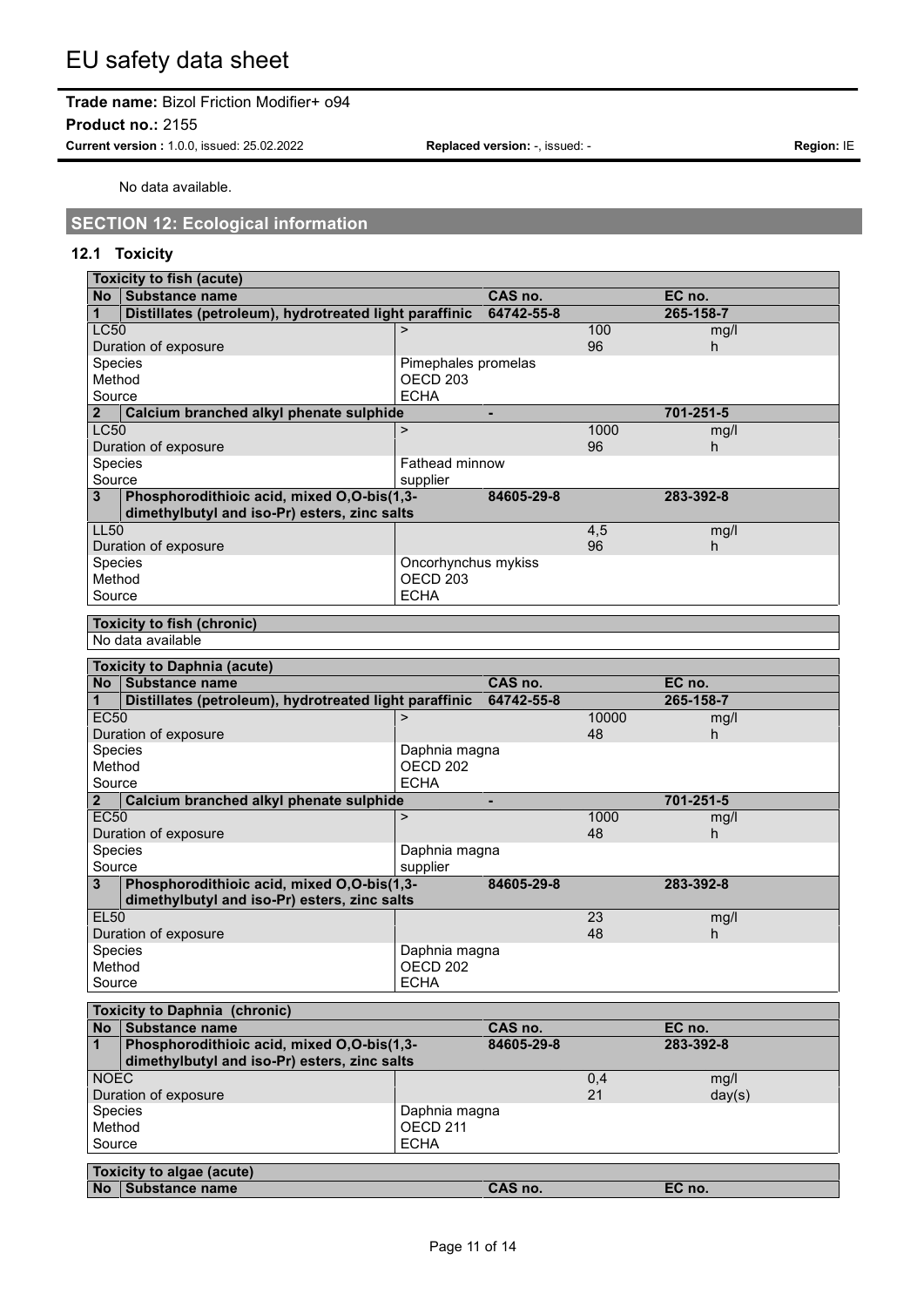#### **Product no.:** 2155

**Current version :** 1.0.0, issued: 25.02.2022 **Replaced version:** -, issued: - **Region:** IE

| Calcium branched alkyl phenate sulphide      |                           |      | 701-251-5 |
|----------------------------------------------|---------------------------|------|-----------|
| EC <sub>50</sub>                             |                           | 1000 | mg/l      |
| Duration of exposure                         |                           | 96   | h         |
| <b>Species</b>                               | Selenastrum capricornutum |      |           |
| Source                                       | supplier                  |      |           |
| Phosphorodithioic acid, mixed O,O-bis(1,3-   | 84605-29-8                |      | 283-392-8 |
| dimethylbutyl and iso-Pr) esters, zinc salts |                           |      |           |
| EL50                                         |                           | 21   | mg/l      |
| Duration of exposure                         |                           | 72   | h         |
| Species                                      | Desmodesmus subspicatus   |      |           |
| Method                                       | OECD 201                  |      |           |
| Source                                       | <b>ECHA</b>               |      |           |
|                                              |                           |      |           |

# **Toxicity to algae (chronic)**

No data available

|                             | <b>Bacteria toxicity</b>                     |             |            |       |           |  |
|-----------------------------|----------------------------------------------|-------------|------------|-------|-----------|--|
|                             | No Substance name                            |             | CAS no.    |       | EC no.    |  |
|                             | Phosphorodithioic acid, mixed O,O-bis(1,3-   |             | 84605-29-8 |       | 283-392-8 |  |
|                             | dimethylbutyl and iso-Pr) esters, zinc salts |             |            |       |           |  |
| EC <sub>50</sub>            |                                              |             |            | 10000 | mg/l      |  |
|                             | Duration of exposure                         |             |            | 3     | h         |  |
| Species<br>activated sludge |                                              |             |            |       |           |  |
|                             | Method<br>OECD <sub>209</sub>                |             |            |       |           |  |
| Source                      |                                              | <b>ECHA</b> |            |       |           |  |

# **12.2 Persistence and degradability**

|                 | <b>Biodegradability</b>                      |                           |     |           |  |
|-----------------|----------------------------------------------|---------------------------|-----|-----------|--|
|                 | No Substance name                            | CAS no.                   |     | EC no.    |  |
|                 | Phosphorodithioic acid, mixed O,O-bis(1,3-   | 84605-29-8                |     | 283-392-8 |  |
|                 | dimethylbutyl and iso-Pr) esters, zinc salts |                           |     |           |  |
| <b>Type</b>     |                                              | aerobic biodegradation    |     |           |  |
| Value           |                                              |                           | 1.5 | $\%$      |  |
| <b>Duration</b> |                                              |                           | 28  | day(s)    |  |
| Method          |                                              | <b>OECD 301 B</b>         |     |           |  |
| Source          |                                              | <b>ECHA</b>               |     |           |  |
|                 | Evaluation                                   | not readily biodegradable |     |           |  |

## **12.3 Bioaccumulative potential**

|           | Partition coefficient n-octanol/water (log value) |             |            |      |             |  |
|-----------|---------------------------------------------------|-------------|------------|------|-------------|--|
| <b>No</b> | Substance name                                    |             | CAS no.    |      | EC no.      |  |
|           | Distillates (petroleum), solvent-dewaxed heavy    |             | 64742-65-0 |      | 265-169-7   |  |
|           | paraffinic                                        |             |            |      |             |  |
| log Pow   |                                                   |             |            | ິ    |             |  |
|           | Phosphorodithioic acid, mixed O,O-bis(1,3-        |             | 84605-29-8 |      | 283-392-8   |  |
|           | dimethylbutyl and iso-Pr) esters, zinc salts      |             |            |      |             |  |
| log Pow   |                                                   |             |            | 0.56 |             |  |
|           | Reference temperature                             |             |            | 22   | $^{\circ}C$ |  |
| Method    |                                                   | OECD 107    |            |      |             |  |
| Source    |                                                   | <b>ECHA</b> |            |      |             |  |

### **12.4 Mobility in soil**

No data available.

# **12.5 Results of PBT and vPvB assessment**

| <b>Results of PBT and vPvB assessment</b> |                    |  |  |
|-------------------------------------------|--------------------|--|--|
| l PBT assessment                          | No data available. |  |  |
| l vPvB assessment                         | No data available. |  |  |

# **12.6 Endocrine disrupting properties**

No data available.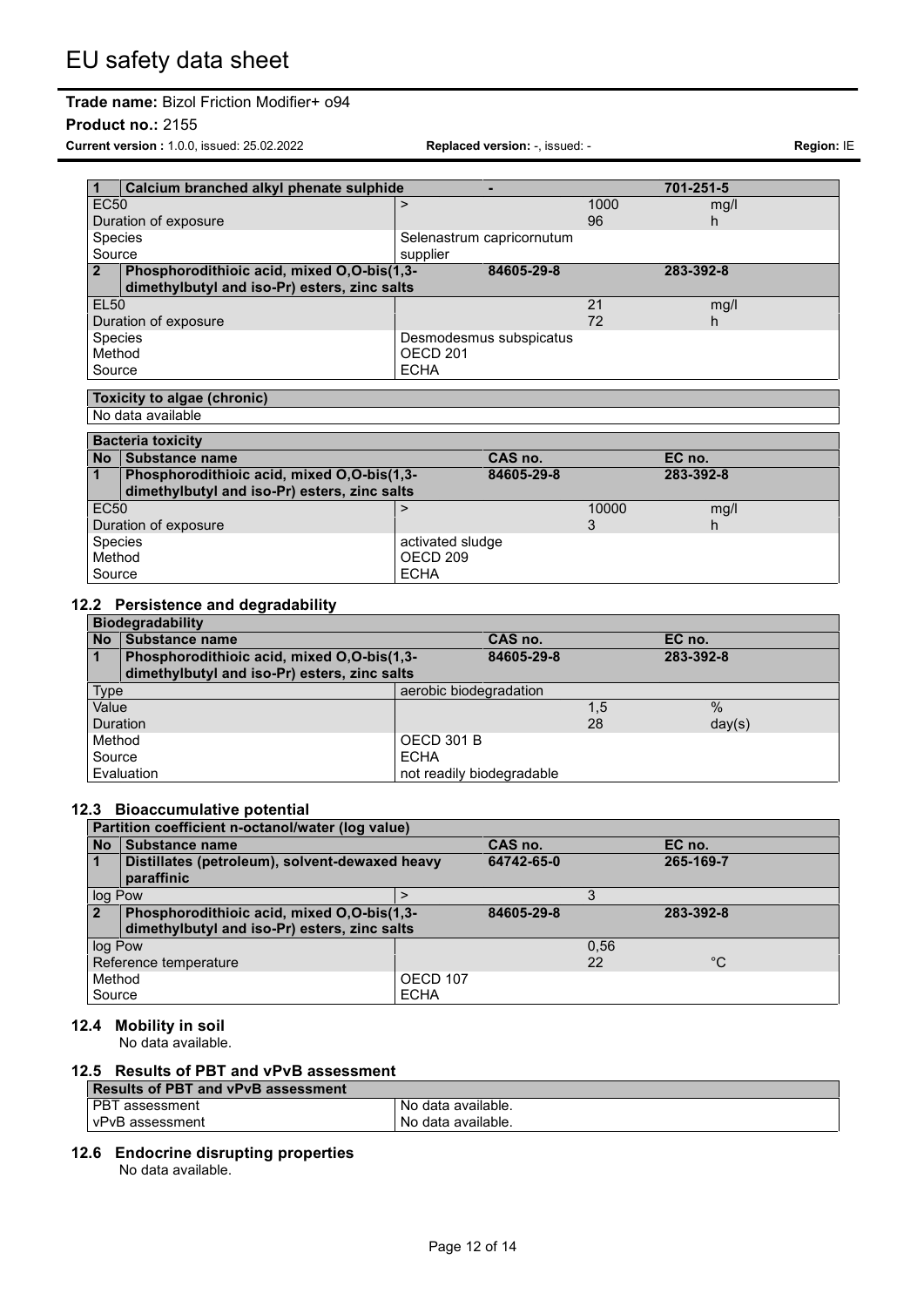**Product no.:** 2155

**Current version :** 1.0.0, issued: 25.02.2022 **Replaced version:** -, issued: - **Region:** IE

# **12.7 Other adverse effects**

No data available.

#### **12.8 Other information**

## **Other information**

Do not discharge product unmonitored into the environment.

# **SECTION 13: Disposal considerations**

# **13.1 Waste treatment methods**

#### **Product**

Allocation of a waste code number, according to the European Waste Catalogue, should be carried out in agreement with the regional waste disposal company.

#### **Packaging**

Residues must be removed from packaging and when emptied completely disposed of in accordance with the regulations for waste removal. Incompletely emptied packaging must be disposed of in the form of disposal specified by the regional disposer.

# **SECTION 14: Transport information**

#### **14.1 Transport ADR/RID/ADN**

The product is not subject to ADR/RID/ADN regulations.

#### **14.2 Transport IMDG**

The product is not subject to IMDG regulations.

# **14.3 Transport ICAO-TI / IATA**

The product is not subject to ICAO-TI / IATA regulations.

- **14.4 Other information** No data available.
- **14.5 Environmental hazards** Information on environmental hazards, if relevant, please see 14.1 - 14.3.

# **14.6 Special precautions for user**

No data available.

**14.7 Maritime transport in bulk according to IMO instruments** Not relevant

## **SECTION 15: Regulatory information**

# **15.1 Safety, health and environmental regulations/legislation specific for the substance or mixture EU regulations**

#### **Regulation (EC) No 1907/2006 (REACH) Annex XIV (List of substances subject to authorisation)**

According to the data available and/or specifications supplied by upstream suppliers, this product does not contain any substances considered as substances requiring authorisation as listed on Annex XIV of the REACH regulation (EC) 1907/2006.

**REACH candidate list of substances of very high concern (SVHC) for authorisation**

According to available data and the information provided by preliminary suppliers, the product does not contain substances that are considered substances meeting the criteria for inclusion in annex XIV (List of Substances Subject to Authorisation) as laid down in Article 57 and article 59 of REACH (EC) 1907/2006.

| Regulation (EC) No 1907/2006 (REACH) Annex XVII: RESTRICTIONS ON THE MANUFACTURE, PLACING ON<br>THE MARKET AND USE OF CERTAIN DANGEROUS SUBSTANCES. MIXTURES AND ARTICLES |                 |
|---------------------------------------------------------------------------------------------------------------------------------------------------------------------------|-----------------|
| The product is considered being subject to REACH regulation (EC) 1907/2006 annex<br>XVII.                                                                                 | No <sub>3</sub> |
|                                                                                                                                                                           |                 |

#### **Directive 2012/18/EU on the control of major-accident hazards involving dangerous substances** This product is not subject to Part 1 or 2 of Annex I.